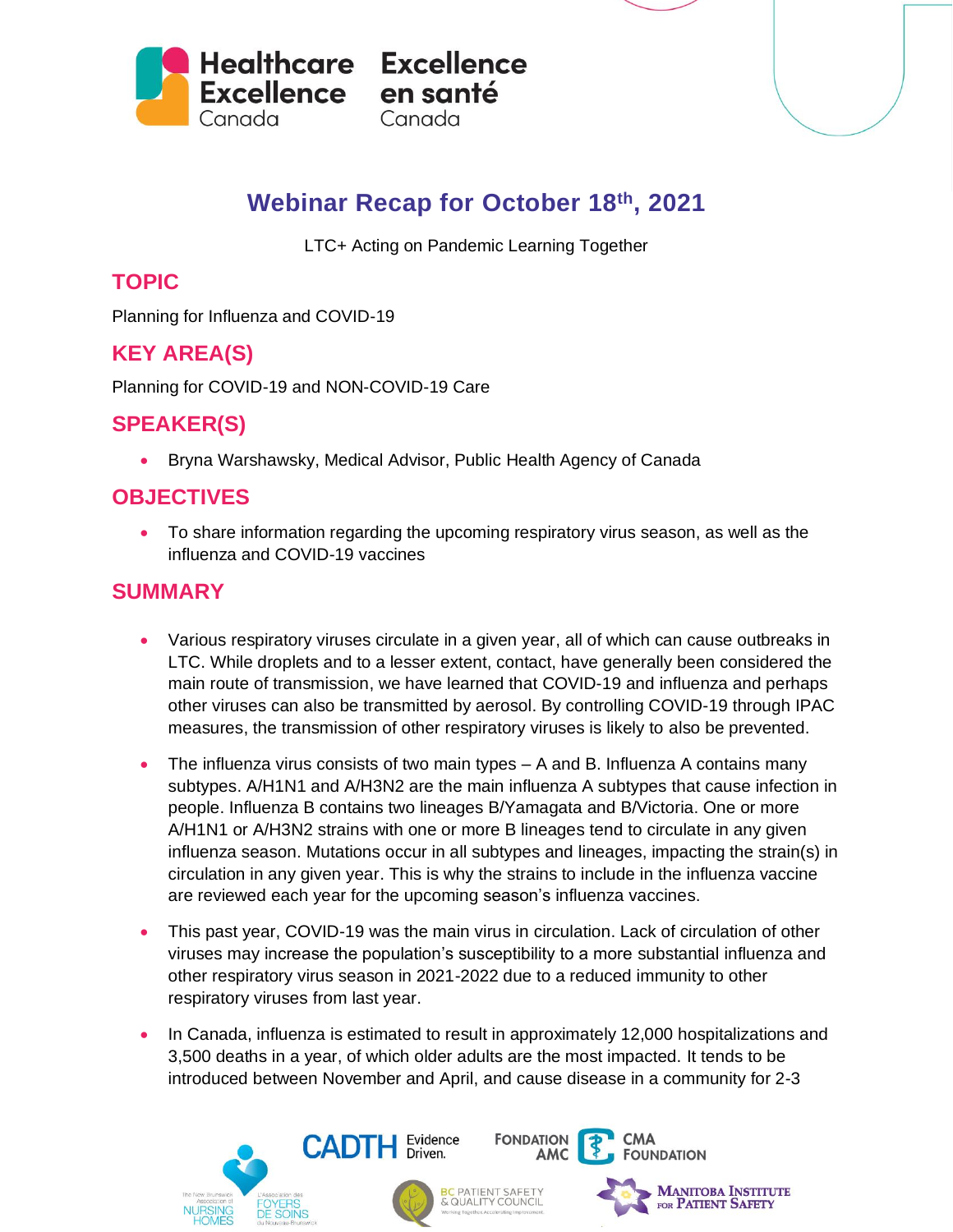months before subsiding. Symptoms typically last 2-7 days and includes a fever, cough, runny nose, muscle aches, fatigue and sore throat.

- The most common complication of influenza is pneumonia, and influenza can also worsen other underlying health conditions (i.e., heart and lung disease). Those most at risk for complications include people with chronic underlying medical conditions, the elderly, infants and young children, pregnant women, Indigenous populations and those suffering from obesity.
- While COVID-19 and influenza have some commonalities, important differences exist regarding symptoms, communicability, severity, types of vaccines, and antiviral medications available.
- Vaccination for both influenza and COVID-19 is important to prevent the circulation of the viruses simultaneously. This can potentially decrease the burden on our health care system, decrease illness that can be confused with COVID-19 therefore decreasing need for COVID-19 testing, reduce the chance of outbreaks in LTC homes and decrease the chance of co-infection in individuals, and reduce the chance of outbreaks with both viruses in the same facility.
- The influenza vaccine is made each year in anticipation of the influenza strains that are likely to circulate. The vaccines are approximately 50% effective, depending on the match between vaccine strain and circulating strain, vaccine type, underlying medical conditions and age. Those who are not infected cannot spread infection to others.
- The most common influenza vaccine is quadrivalent, which contains four, inactive, strains: two strains influenza A (one each of the H1N1 and H3N2 subtype) and two influenza B strains (one from the B/Victoria and the other from the B/Yamagata lineage) (15 micrograms per strain). The following two products are available specifically for adults 65 years of age and over: the Fluzone high dose quadrivalent vaccine (60 microgram per strain), and Fluad trivalent adjuvanted vaccine containing two strains of influenza A and one of influenza B. The high dose vaccine in older adults enhances the immune response and will be available for all those 65 years or older in LTC this year, and potentially to other older adults as well.
- The COVID-19 vaccine can be administered at the same time as, or before and after, the influenza vaccine and other vaccines.
- In preparing for the upcoming respiratory virus season, LTC homes should continue to prevent the introduction of COVID-19 and other respiratory viruses, and facilitate early detection through screening, rapid testing and ensuring ill staff stay at home. Further, IPAC measures (i.e., physical distancing, universal masking, PPE use, etc.) should be continued for source control and risk reduction. Further, LTC homes should: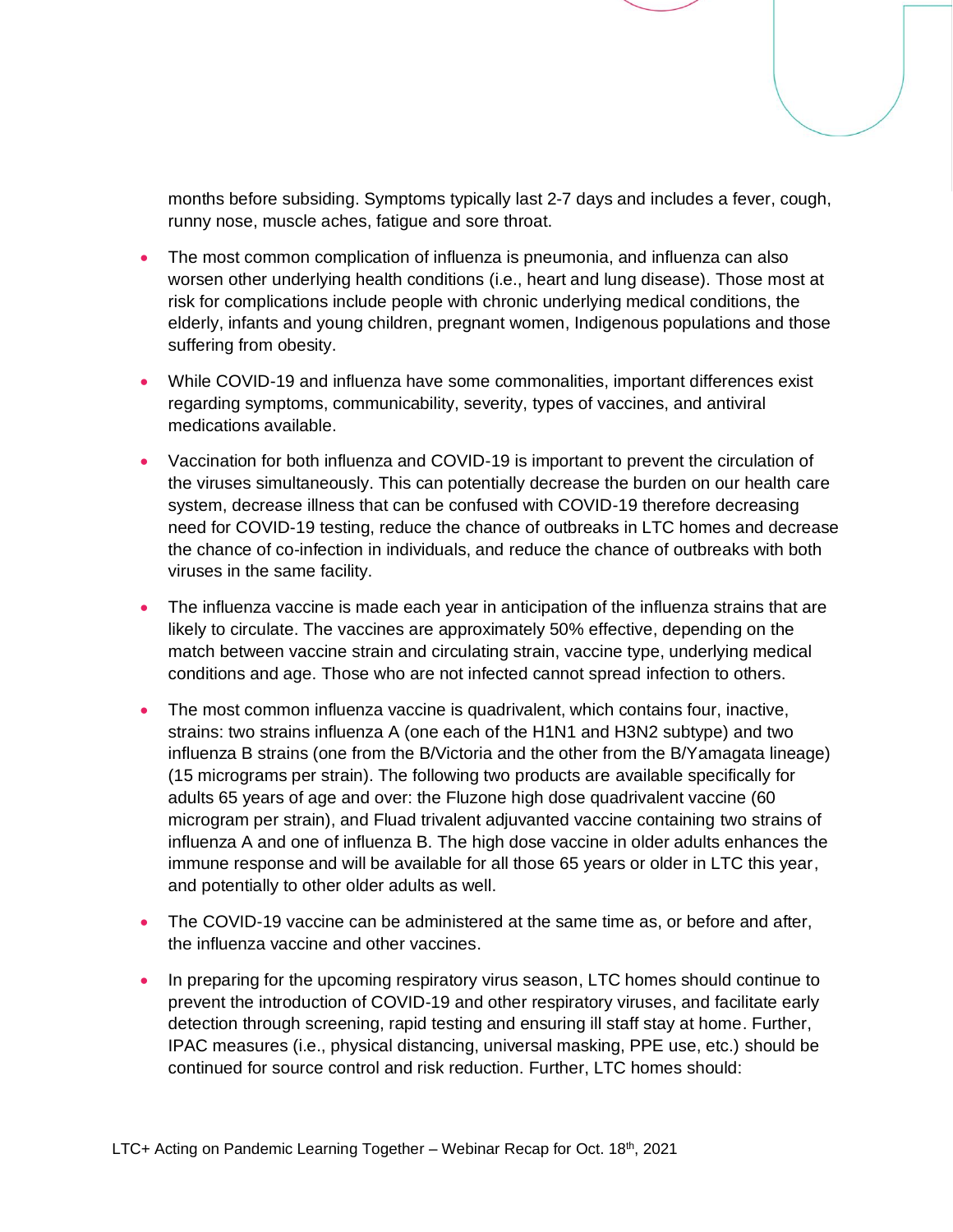- $\circ$  Administer both the influenza vaccine and booster dose of the COVID-19 vaccine; these vaccines can be administered at the same time if helpful for the efficient delivery of vaccines.
- $\circ$  Involve your local public health unit or authority, including an understanding of how to contact the local health unit at all times in the case of a suspected or confirmed influenza or COVID-19 outbreak, protocol for isolating residents with respiratory symptoms until receiving direction from the local health unit, summarizing key information about residents through tools such as a line list
- o Determine the testing protocol for SARS-CoV-2, influenza and other viruses
- $\circ$  Identify an outbreak management team, as well as set clear roles and responsibilities for its members
- $\circ$  Prepare to use antiviral medication for influenza in LTC or retirement homes to treat ill residents, prevent influenza in residents who don't have influenza symptoms and control the outbreak. As antiviral medications should be instituted quickly when an influenza outbreak is identified, this requires advanced planning and rapid dispensing of antiviral medications. For example, oseltamivir is commonly prescribed and taken orally twice a day for five days for ill residents during an influenza outbreak or for well residents, once a day until the outbreak is over or for 10 or 14 days, following the local public health unit's advice.
- $\circ$  Prepare to cohort ill residents, particularly during a COVID-19 outbreak, and to use staff cohorting (i.e., designated staff for patients with similar diagnoses).
- $\circ$  Have a communication plan in place in case of an outbreak including: sharing information with staff, residents, families, other LTC homes, community healthcare facilities and emergency services workers; accessing and sharing information with the local public health unit; and interacting with the media while coordinating responses with the local public health unit
- COVID-19 vaccine effectiveness declines over time; however, vaccination remains quite protective against severe illness for most people. The National Advisory Committee on Immunization (NACI) recommends additional doses for those with immunocompromising conditions (the third dose is given at least 28 days after the second), and booster doses for those living in LTC, RH and other congregate living settings at least 6 months from the last dose. NACI is considering additional recommendations regarding booster doses.
- Among emerging COVID-19 interventions to watch for is molnupiravir, an oral treatment that reduces the risk of hospitalization or death by 50% in those with mild-to-moderate COVID-19 infection, and AZD7442, which provides passive protection against COVID-19 for up to a year in individuals who may not respond well to the vaccine or are at high risk.